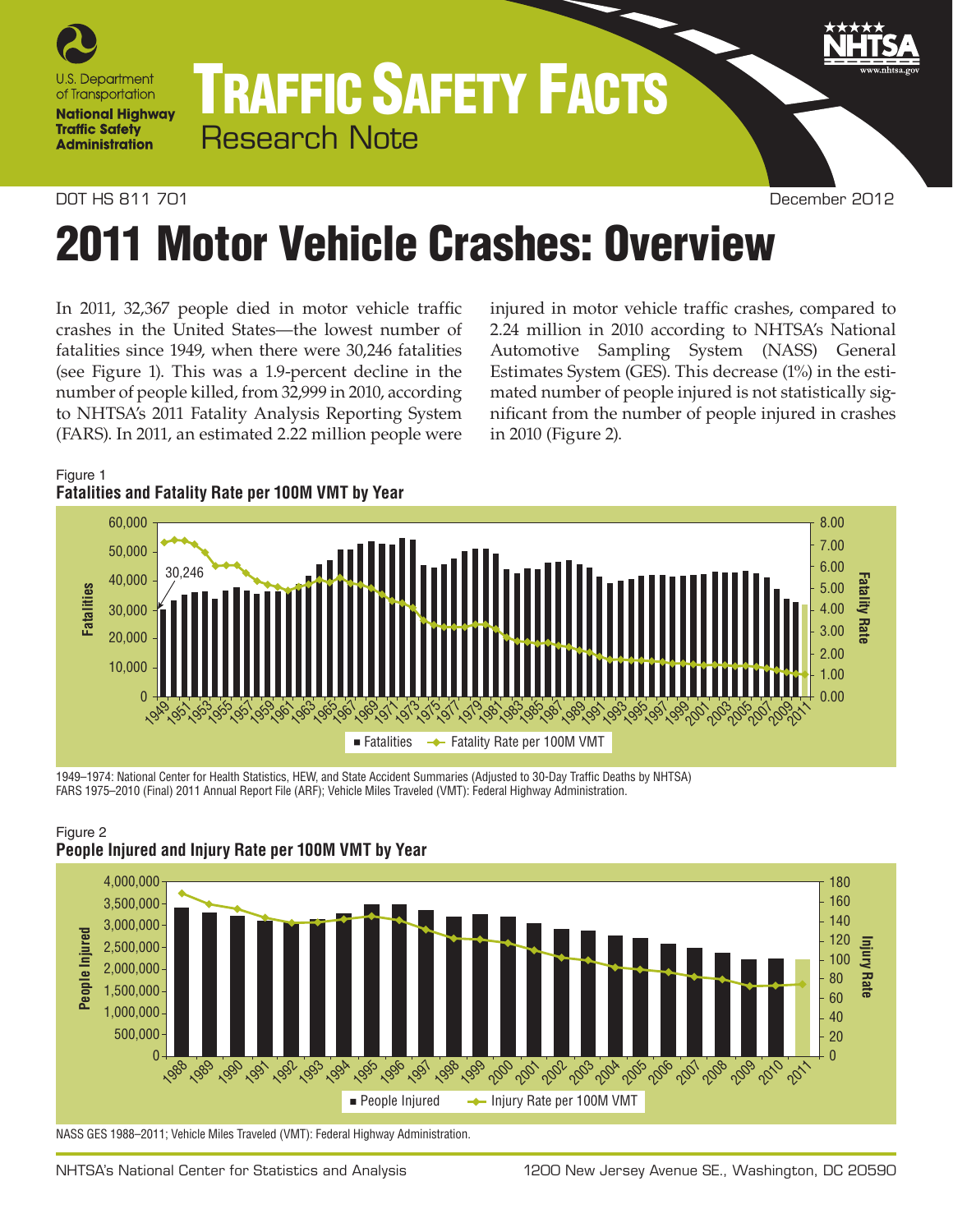## **Fatality and Injury Rates**

The fatality rate per 100 million vehicle miles traveled (VMT) fell to a historic low of 1.10 in 2011 (Table 1). The overall injury rate increased by 1.3 percent from 2010 to 2011. The 2011 rates are based on VMT estimates from the Federal Highway Administration's (FHWA) August 2012 Traffic Volume Trends (TVT). Overall 2011 VMT decreased by 1.2 percent from 2010 VMT from 2,966,506 million to 2,930,654 million. VMT data will be updated when FHWA releases the 2011 Annual Highway Statistics.

#### Table 1

#### **Fatality and Injury Rates per 100 Million VMT**

|                      | 2010 | 2011 | <b>Change</b> | % Change |
|----------------------|------|------|---------------|----------|
| <b>Fatality Rate</b> | 1.11 | 1.10 | $-0.01$       | $-0.9%$  |
| Injury Rate          | 75   | 76   | +1            | $+1.3%$  |

Source: FARS, GES, and FHWA VMT (August 2012 TVT)

## **Occupants and Nonoccupants**

Passenger vehicle occupant fatalities continued the strong decline that has been occurring recently, as shown in Table 2 below. There were 1,020 fewer passenger vehicle occupant fatalities (-4.6%) in 2011 than in 2010, with very similar decreases among passenger cars (-4.1%) and light trucks (-5.2%). Large-truck occupant fatalities increased for a second year after a large drop in fatalities from 2008 to 2009. In 2011, there was a 20-percent increase in large-truck occupant fatalities and a 15-percent increase in large-truck occupants injured from 2010. Motorcyclist fatalities increased in 2011 to 4,612, accounting for 14 percent of total fatalities for the year. Among nonoccupants, pedalcyclist fatalities increased by 8.7 percent, while pedalcyclists injured decreased by 7.7 percent from 2010 to 2011.

## **Alcohol-Impaired-Driving Fatalities**

Alcohol-impaired-driving fatalities declined by 2.5 percent in 2011 (Table 3), accounting for 31 percent of overall fatalities. An alcohol-impaired-driving fatality is defined as a fatality in a crash involving a driver or motorcycle rider (operator) with a blood alcohol concentration (BAC) of .08 grams per deciliter (g/dL) or greater. The number of alcohol-impaired drivers in fatal crashes declined for most vehicle types with the largest decline among drivers of large trucks (16%) and vans (9.8%). Fatal crashes involving alcohol-impaired motorcycle operators increased by 8.6 percent—the only category of drivers by vehicle type with an increase in alcoholimpaired crash involvement.

#### Table 3 **Total and Alcohol-Impaired (AI) Driving Fatalities\***

|                                                           | 2010   | 2011   | <b>Change</b> | % Change |  |  |  |
|-----------------------------------------------------------|--------|--------|---------------|----------|--|--|--|
| <b>Total Fatalities</b>                                   | 32,999 | 32,367 | -632          | $-1.9%$  |  |  |  |
| Al Driving Fatalities                                     | 10,136 | 9,878  | $-258$        | $-2.5%$  |  |  |  |
| Alcohol-Impaired Drivers in Fatal Crashes by Vehicle Type |        |        |               |          |  |  |  |
| Passenger Car                                             | 4,164  | 4,114  | -50           | $-1.2%$  |  |  |  |
| Light Truck - Van                                         | 286    | 258    | $-28$         | $-9.8%$  |  |  |  |
| Light Truck - Utility                                     | 1,423  | 1,404  | $-19$         | $-1.3%$  |  |  |  |
| Light Truck - Pickup                                      | 2,041  | 1,882  | $-159$        | $-7.8%$  |  |  |  |
| Motorcycles                                               | 1,280  | 1,390  | $+110$        | $+8.6%$  |  |  |  |
| Large Trucks                                              | 51     | 43     | -8            | $-16%$   |  |  |  |

Source: FARS 2010 (Final), 2011 (ARF)

\*See definition in text.

**Occupants and Nonoccupants Killed and Injured in Traffic Crashes**

|                     | <b>Killed</b> |        |               | <b>Injured</b> |           |           |               |          |
|---------------------|---------------|--------|---------------|----------------|-----------|-----------|---------------|----------|
| <b>Description</b>  | 2010          | 2011   | <b>Change</b> | $%$ Change     | 2010      | 2011      | <b>Change</b> | % Change |
| Total <sup>*</sup>  | 32.999        | 32,367 | $-632$        | $-1.9%$        | 2,239,000 | 2,217,000 | $-22,000$     | $-1.0\%$ |
| <b>Occupants</b>    |               |        |               |                |           |           |               |          |
| Passenger Vehicles  | 22.273        | 21.253 | $-1.020$      | $-4.6%$        | .986.000  | 1.968.000 | $-18.000$     | $-0.9%$  |
| Passenger Cars      | 12.491        | 11.981 | $-510$        | $-4.1%$        | .253.000  | 1.240.000 | $-13.000$     | $-1.0%$  |
| <b>Light Trucks</b> | 9.782         | 9.272  | $-510$        | $-5.2%$        | 733,000   | 728,000   | $-5.000$      | $-0.7%$  |
| Large Trucks        | 530           | 635    | $+105$        | $+20%$         | 20,000    | 23.000    | $+3,000$      | $+15%$   |
| Motorcycles         | 4,518         | 4.612  | +94           | $+2.1%$        | 82,000    | 81.000    | $-1,000$      | $-1.2%$  |
| <b>Nonoccupants</b> |               |        |               |                |           |           |               |          |
| Pedestrians         | 4.302         | 4.432  | $+130$        | $+3.0%$        | 70.000    | 69.000    | $-1.000$      | $-1.4%$  |
| Pedalcyclists       | 623           | 677    | $+54$         | $+8.7%$        | 52.000    | 48.000    | $-4.000$      | $-7.7%$  |
| Other/Unknown       | 185           | 198    | $+13$         |                | 8,000     | 9.000     | $+1,000$      |          |

Source: Fatalities—FARS 2010 (Final), 2011 (ARF), Injured—NASS GES 2010, 2011 Annual Files \*Total includes occupants of buses and other/unknown occupants not shown in table. None of the changes in estimated injured people was statistically significant.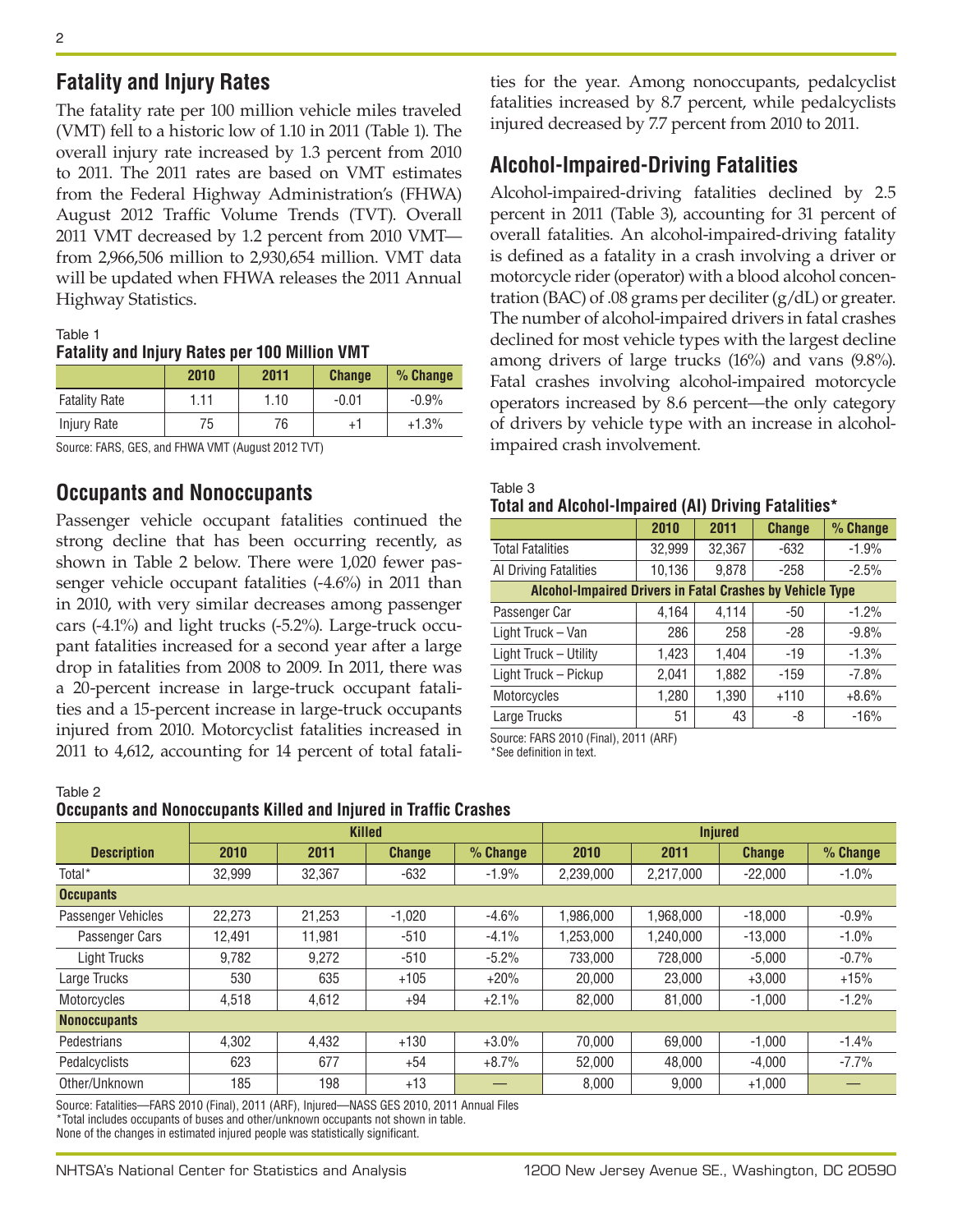## **Crash Type**

The number of motor vehicle crashes, by crash type and severity, is presented in Table 4. The total number of police-reported traffic crashes declined by 1.5 percent from 2010 to 2011. The estimated changes in each type of crash were not statistically significant. Because FARS data is a census of fatal crashes, no significance testing is required.

### Table 4 **Number of Crashes, by Crash Type**

| 2010                 | 2011   | <b>Change</b> | % Change                                                                                 |
|----------------------|--------|---------------|------------------------------------------------------------------------------------------|
|                      | 29,757 | $-539$        | $-1.8%$                                                                                  |
|                      |        | $-81,000$     | $-1.5%$                                                                                  |
|                      |        | $-12,000$     | $-0.8%$                                                                                  |
| Property-Damage Only |        | $-69,000$     | $-1.8%$                                                                                  |
|                      |        | $-81,000$     | $-1.5%$                                                                                  |
|                      |        | 30,296        | 5,389,000 5,308,000<br>1,542,000 1,530,000<br>3,847,000 3,778,000<br>5,419,000 5,338,000 |

Source: FARS 2010 (Final), 2011 (ARF)

## **Restraint Use and Time of Day**

Among fatally injured passenger vehicle occupants, more than half (52%) of those killed in 2011 were unrestrained (Table 5). Of those occupants killed during the night, 62 percent were unrestrained, compared to 43 percent during the day.

#### Table 5

#### **Passenger Vehicle Occupant Fatalities, by Restraint Use and Time of Day**

|                           | 2010   |      | 2011   |               |               | %             |
|---------------------------|--------|------|--------|---------------|---------------|---------------|
| <b>Type</b>               | #      | $\%$ | #      | $\frac{0}{0}$ | <b>Change</b> | <b>Change</b> |
| <b>Fatalities</b>         | 22,273 | 100  | 21,253 | 100           | $-1,020$      | $-4.6%$       |
| <b>Restraint Used</b>     | 10,800 | 48   | 10,225 | 48            | $-575$        | $-5.3%$       |
| <b>Restraint Not Used</b> | 11,473 | 52   | 11,028 | 52            | -445          | $-3.9%$       |
| <b>Day</b>                | 11,413 | 51   | 10,980 | 52            | $-433$        | $-3.8%$       |
| <b>Restraint Used</b>     | 6,565  | 58   | 6,266  | 57            | -299          | $-4.6%$       |
| <b>Restraint Not Used</b> | 4,848  | 42   | 4,714  | 43            | $-134$        | $-2.8%$       |
| <b>Night</b>              | 10,689 | 48   | 10,135 | 48            | $-554$        | $-5.2%$       |
| <b>Restraint Used</b>     | 4,139  | 39   | 3,893  | 38            | $-246$        | $-5.9%$       |
| <b>Restraint Not Used</b> | 6,550  | 61   | 6,242  | 62            | -308          | $-4.7%$       |

Source: FARS 2010 (Final), 2011 (ARF);

Day: 6 a.m. to 5:59 p.m.; Night: 6 p.m. to 5:59 a.m.; Total fatalities include those at unknown time of day; unknown restraint use has been distributed proportionally across known use.

## **Fatal Crashes Involving Large Trucks**

There was a 1.9-percent increase in the number of people killed in crashes involving large trucks. This figure disguises the changes across fatality categories. The number of other-vehicle-occupant fatalities is the only category of fatalities that declined from 2010 to 2011—a decline of 3.6 percent. All other categories of fatalities in large-truck crashes increased by almost 20 percent in each category (Table 6).

## Table 6 **People Killed in Large-Truck Crashes**

| <b>Type</b>                    | 2010  | 2011  | <b>Change</b> | % Change |
|--------------------------------|-------|-------|---------------|----------|
| <b>Truck Occupants</b>         | 530   | 635   | $+105$        | $+20%$   |
| Single-Vehicle                 | 339   | 403   | $+64$         | $+19%$   |
| Multivehicle                   | 191   | 232   | $+41$         | $+21%$   |
| <b>Other Vehicle Occupants</b> | 2.797 | 2,695 | $-102$        | $-3.6%$  |
| Nonoccupants                   | 359   | 427   | $+68$         | $+19%$   |
| Total                          | 3,686 | 3,757 | $+71$         | $+1.9%$  |

Source: FARS 2010 (Final), 2011 (ARF)

## **Crash Location**

Fatalities in rural crashes declined by 1.8 percent (Table 7); those in urban crashes declined by 1.3 percent. Roadway departure crashes declined by 2.7 percent and intersection crashes declined by 5.7 percent. Below Table 7 are the definitions used for roadway departure and intersection crashes as defined by FHWA.

#### Table 7

#### **People Killed in Motor Vehicle Traffic Crashes, by Roadway Function Class, Roadway Departure, and Relation to Junction**

|                               | 2010   | 2011   | <b>Change</b> | % Change |  |  |  |
|-------------------------------|--------|--------|---------------|----------|--|--|--|
| Total                         | 32,999 | 32,367 | $-632$        | $-1.9%$  |  |  |  |
| <b>Roadway Function Class</b> |        |        |               |          |  |  |  |
| Rural                         | 18,089 | 17,762 | $-327$        | $-1.8%$  |  |  |  |
| Urban                         | 14,659 | 14.464 | $-195$        | $-1.3%$  |  |  |  |
| <b>Roadway Departure*</b>     |        |        |               |          |  |  |  |
| Roadway Departure             | 17,423 | 16,948 | -475          | $-2.7%$  |  |  |  |
| <b>Relation to Junction</b>   |        |        |               |          |  |  |  |
| Intersection*                 | 7,313  | 6,898  | $-415$        | $-5.7\%$ |  |  |  |
|                               |        |        |               |          |  |  |  |

Source: FARS 2010 (Final), 2011 (ARF)

\*See definition below.

**Roadway Departure crash:** A non-intersection crash in which a vehicle crosses an edge line, a centerline, or leaves the traveled way. Includes intersections at interchange areas.

**Types of crashes fitting the definition:** Non-intersection fatal crashes in which the first event for at least one of the involved vehicles: ran-off-road (right or left); crossed the centerline or median; went airborne; or hit a fixed object.

**Intersection:** Non-interchange; intersection or intersection-related.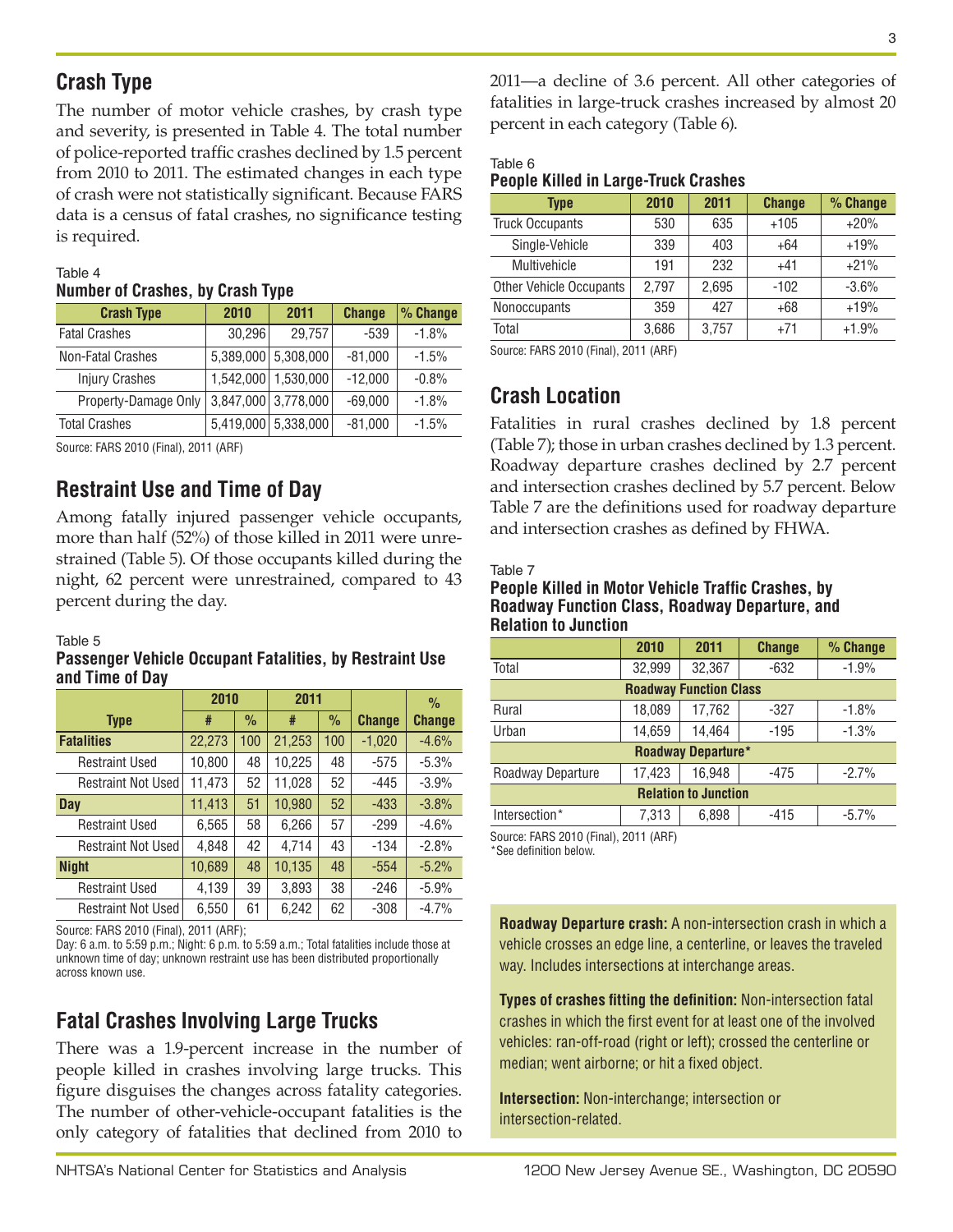## **Other Highlights**

- Fatalities in distraction-affected crashes increased by 1.9 percent (3,267 fatalities in 2010 to 3,331 fatalities in 2011). The number of people injured in distractionaffected crashes declined by 7 percent (416,000 injured people in 2010 to 387,000 injured people in 2011).
- In 2011, there was a 4.6-percent decline in youngdriver-related fatalities from 2010 and a 5.5-percent decline in young-driver crashes.
- Fatalities among females declined by 507, or 80 percent of the total decrease in fatalities.
- Motorcyclist fatalities increased by 94 fatalities from 2010 to 2011. When reviewing motorcyclist fatalities by age, the only age group with a decline in fatalities was the 40-to-49-year-old group.
- There were 392 fewer fatalities on Fridays in 2011 than in 2010. This is 62 percent of the total decrease in fatalities over the year.
- In 2011, 90 fewer children (age 15 and younger) were killed as a result of motor vehicle crashes than in 2010.

## **State by State Distribution of Fatalities**

Table 8 compares the total number of fatalities for 2010 and 2011, the change in the number of total fatalities, and the percentage change for each State, the District of Columbia, and Puerto Rico. Thirty-six States had reductions in the number of fatalities. Five States had reductions of over 50 fatalities, led by Connecticut with 100 fewer fatalities in 2011 than in 2010. North Carolina (-93), Tennessee (-86), Ohio (-64), and Michigan (-53) were the other States with more than 50 fewer fatalities in 2011 as compared to 2010. Three States saw increases of more than 50 overall fatalities from 2010 to 2011. California and New Jersey both had the greatest increase in the number of fatalities, going up 71 fatalities. The percentage change was only 2.9 percent increase in California because of the typically large number of fatalities in California, and 13 percent increase in New Jersey. In Arizona there were 66 more fatalities in 2011 than 2010.

Additional State-level data is available at NCSA's State Traffic Safety Information Web site www-nrd.nhtsa.dot. gov/departments/nrd-30/ncsa/STSI/USA%20WEB%20 REPORT.HTM

FARS is a census of all fatal crashes of motor vehicles traveling on public roadways in which a person died within 30 days of the crash. Data for the NASS/GES comes from a nationally representative sample of police-reported motor vehicle crashes of all types, from property-damage-only to fatal.

The information in this Research Note represents an overview of the 2011 FARS and GES files. Additional information and details will be available at a later date.



U.S. Department of Transportation

**National Highway Traffic Safety Administration** 

This research note and other general information on highway traffic safety may be accessed by Internet users at: [www-nrd.nhtsa.dot.gov/CATS/index.aspx](http://www-nrd.nhtsa.dot.gov/CATS/index.aspx)